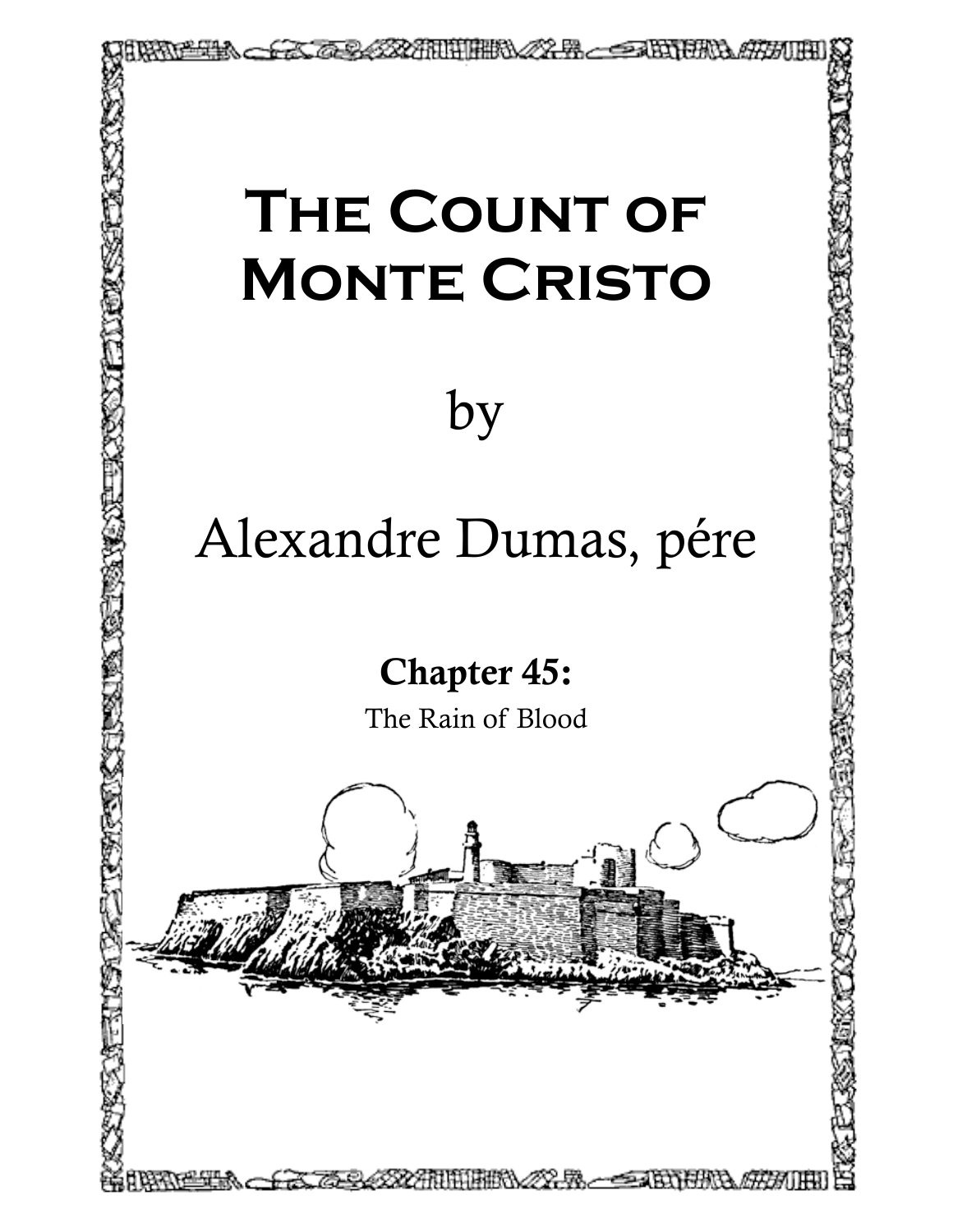"As the jeweller returned to the apartment, he cast around him a scrutinizing glance—but there was nothing to excite suspicion, if it did not exist, or to confirm it, if it were already awakened. Caderousse's hands still grasped the gold and bank–notes, and La Carconte called up her sweetest smiles while welcoming the reappearance of their guest. 'Well, well,' said the jeweller, 'you seem, my good friends, to have had some fears respecting the accuracy of your money, by counting it over so carefully directly I was gone.'—'Oh, no,' answered Caderousse, 'that was not my reason, I can assure you; but the circumstances by which we have become possessed of this wealth are so unexpected, as to make us scarcely credit our good fortune, and it is only by placing the actual proof of our riches before our eyes that we can persuade ourselves that the whole affair is not a dream.' The jeweller smiled.—'Have you any other guests in your house?' inquired he.—'Nobody but ourselves,' replied Caderousse; 'the fact is, we do not lodge travellers—indeed, our tavern is so near the town, that nobody would think of stopping here. —'Then I am afraid I shall very much inconvenience you.'—'Inconvenience us? Not at all, my dear sir,' said La Carconte in her most gracious manner. 'Not at all, I assure you.'—'But where will you manage to stow me?'—'In the chamber overhead.'—'Surely that is where you yourselves sleep?'—'Never mind that; we have a second bed in the adjoining room.' Caderousse stared at his wife with much astonishment.

"The jeweller, meanwhile, was humming a song as he stood warming his back at the fire La Carconte had kindled to dry the wet garments of her guest; and this done, she next occupied herself in arranging his supper, by spreading a napkin at the end of the table, and placing on it the slender remains of their dinner, to which she added three or four fresh– laid eggs. Caderousse had once more parted with his treasure—the banknotes were replaced in the pocket–book, the gold put back into the bag, and the whole carefully locked in the cupboard. He then began pacing the room with a pensive and gloomy air, glancing from time to time at the jeweller, who stood reeking with the steam from his wet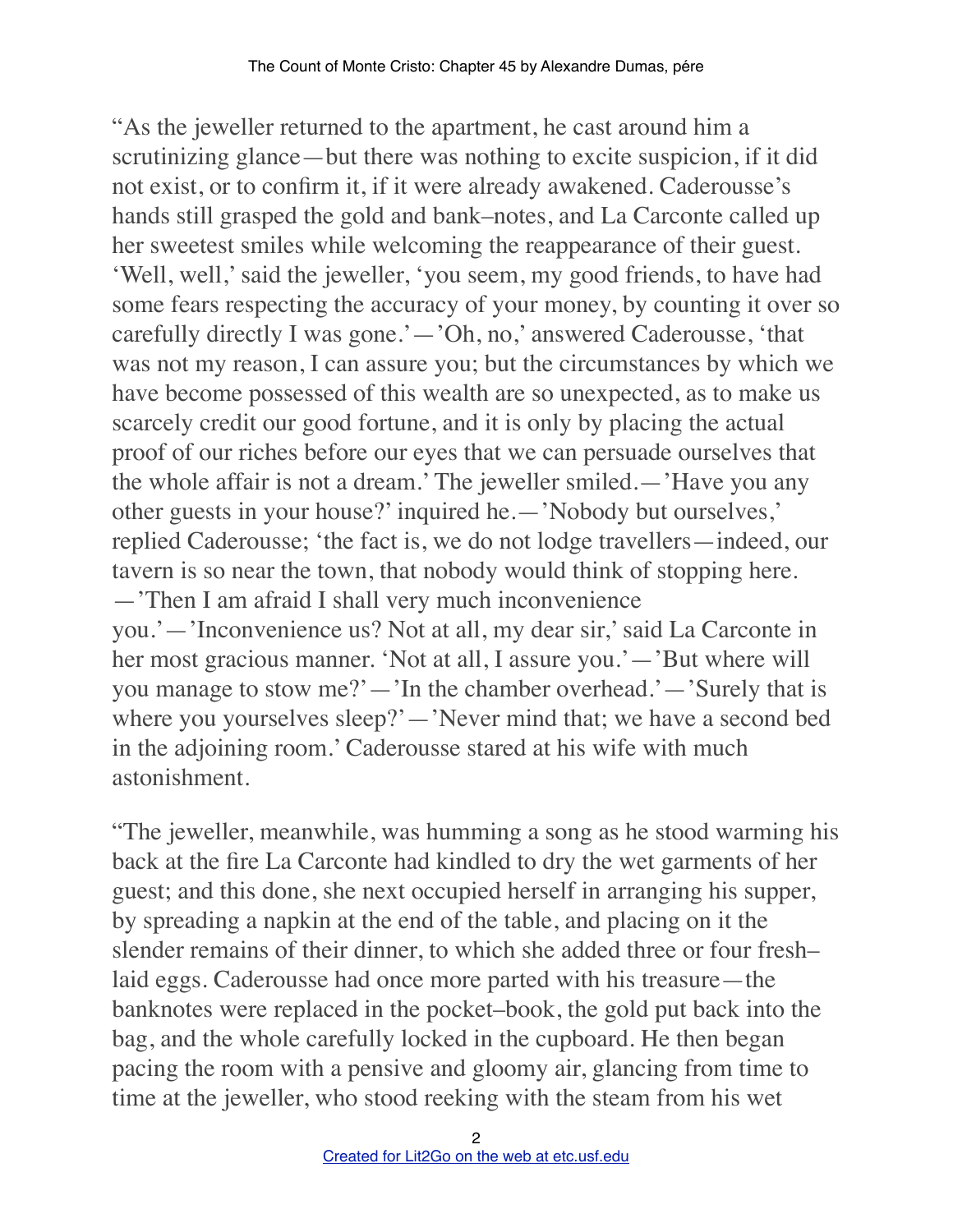clothes, and merely changing his place on the warm hearth, to enable the whole of his garments to be dried.

"'There,' said La Carconte, as she placed a bottle of wine on the table, 'supper is ready whenever you are.'—'And you?' asked Joannes.—'I don't want any supper,' said Caderousse.—'We dined so very late,' hastily interposed La Carconte.— 'Then it seems I am to eat alone,' remarked the jeweller.—'Oh, we shall have the pleasure of waiting upon you,' answered La Carconte, with an eager attention she was not accustomed to manifest even to guests who paid for what they took.

"From time to time Caderousse darted on his wife keen, searching glances, but rapid as the lightning flash. The storm still continued. 'There, there,' said La Carconte; 'do you hear that? upon my word, you did well to come back.'—'Nevertheless,' replied the jeweller, 'if by the time I have finished my supper the tempest has at all abated, I shall make another start.'—'It's the mistral,' said Caderousse, 'and it will be sure to last till to–morrow morning.' He sighed heavily.—'Well,' said the jeweller, as he placed himself at table, 'all I can say is, so much the worse for those who are abroad.'—'Yes,' chimed in La Carconte, 'they will have a wretched night of it.'

"The jeweller began eating his supper, and the woman, who was ordinarily so querulous and indifferent to all who approached her, was suddenly transformed into the most smiling and attentive hostess. Had the unhappy man on whom she lavished her assiduities been previously acquainted with her, so sudden an alteration might well have excited suspicion in his mind, or at least have greatly astonished him. Caderousse, meanwhile, continued to pace the room in gloomy silence, sedulously avoiding the sight of his guest; but as soon as the stranger had completed his repast, the agitated inn–keeper went eagerly to the door and opened it. 'I believe the storm is over,' said he. But as if to contradict his statement, at that instant a violent clap of thunder seemed to shake the house to its very foundation, while a sudden gust of wind,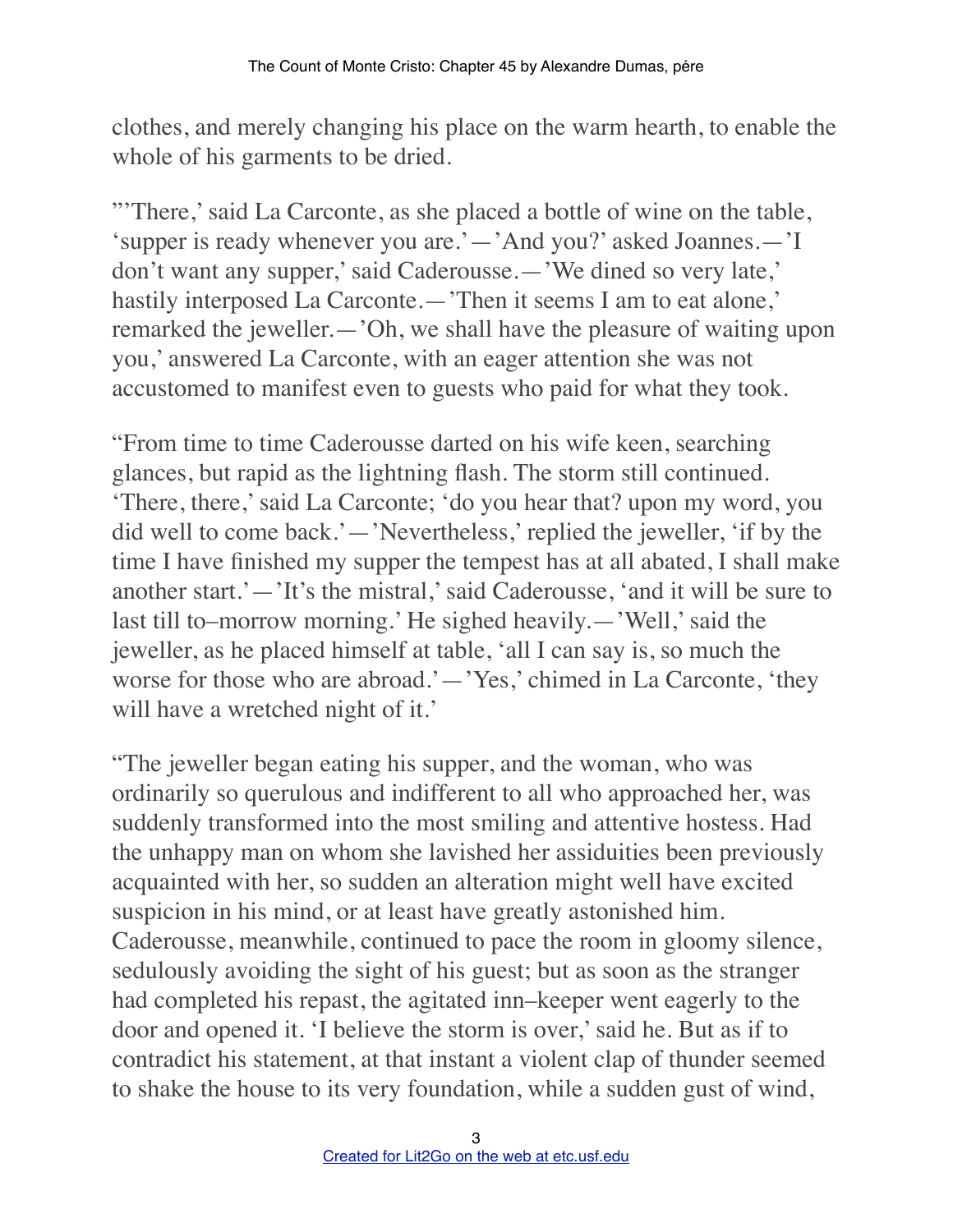mingled with rain, extinguished the lamp he held in his hand. Trembling and awe–struck, Caderousse hastily shut the door and returned to his guest, while La Carconte lighted a candle by the smouldering ashes that glimmered on the hearth. 'You must be tired,' said she to the jeweller; 'I have spread a pair of white sheets on your bed; go up when you are ready, and sleep well.'

"Joannes stayed for a while to see whether the storm seemed to abate in its fury, but a brief space of time sufficed to assure him that, instead of diminishing, the violence of the rain and thunder momentarily increased; resigning himself, therefore, to what seemed inevitable, he bade his host good–night, and mounted the stairs. He passed over my head and I heard the flooring creak beneath his footsteps. The quick, eager glance of La Carconte followed him as he ascended, while Caderousse, on the contrary, turned his back, and seemed most anxiously to avoid even glancing at him.

"All these circumstances did not strike me as painfully at the time as they have since done; in fact, all that had happened (with the exception of the story of the diamond, which certainly did wear an air of improbability), appeared natural enough, and called for neither apprehension nor mistrust; but, worn out as I was with fatigue, and fully purposing to proceed onwards directly the tempest abated, I determined to obtain a few hours' sleep. Overhead I could accurately distinguish every movement of the jeweller, who, after making the best arrangements in his power for passing a comfortable night, threw himself on his bed, and I could hear it creak and groan beneath his weight. Insensibly my eyelids grew heavy, deep sleep stole over me, and having no suspicion of anything wrong, I sought not to shake it off. I looked into the kitchen once more and saw Caderousse sitting by the side of a long table upon one of the low wooden stools which in country places are frequently used instead of chairs; his back was turned towards me, so that I could not see the expression of his countenance—neither should I have been able to do so had he been placed differently, as his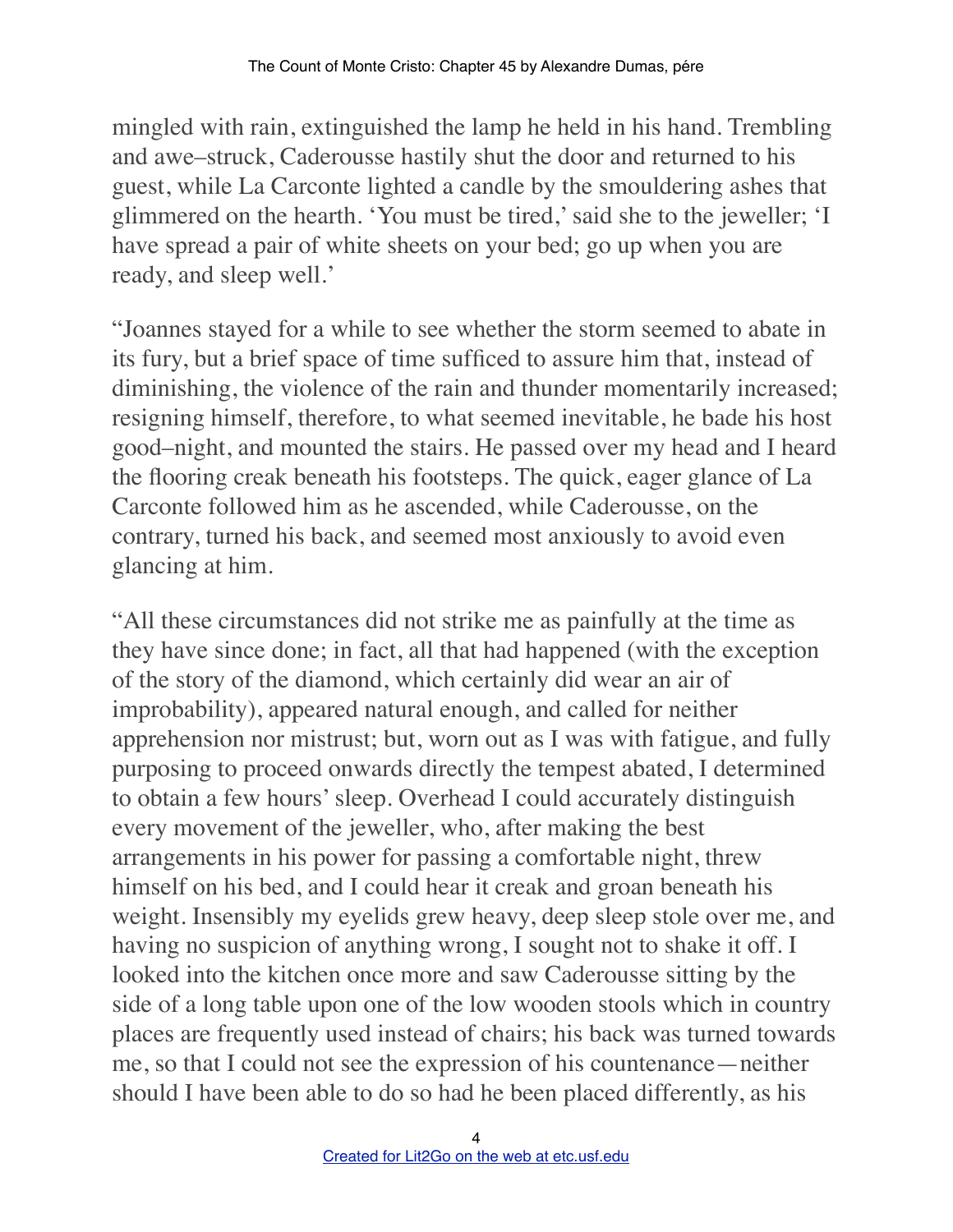head was buried between his two hands. La Carconte continued to gaze on him for some time, then shrugging her shoulders, she took her seat immediately opposite to him. At this moment the expiring embers threw up a fresh flame from the kindling of a piece of wood that lay near, and a bright light flashed over the room. La Carconte still kept her eyes fixed on her husband, but as he made no sign of changing his position, she extended her hard, bony hand, and touched him on the forehead.

"Caderousse shuddered. The woman's lips seemed to move, as though she were talking; but because she merely spoke in an undertone, or my senses were dulled by sleep, I did not catch a word she uttered. Confused sights and sounds seemed to float before me, and gradually I fell into a deep, heavy slumber. How long I had been in this unconscious state I know not, when I was suddenly aroused by the report of a pistol, followed by a fearful cry. Weak and tottering footsteps resounded across the chamber above me, and the next instant a dull, heavy weight seemed to fall powerless on the staircase. I had not yet fully recovered consciousness, when again I heard groans, mingled with half–stifled cries, as if from persons engaged in a deadly struggle. A cry more prolonged than the others and ending in a series of groans effectually roused me from my drowsy lethargy. Hastily raising myself on one arm, I looked around, but all was dark; and it seemed to me as if the rain must have penetrated through the flooring of the room above, for some kind of moisture appeared to fall, drop by drop, upon my forehead, and when I passed my hand across my brow, I felt that it was wet and clammy.

"To the fearful noises that had awakened me had succeeded the most perfect silence—unbroken, save by the footsteps of a man walking about in the chamber above. The staircase creaked, he descended into the room below, approached the fire and lit a candle. The man was Caderousse he was pale and his shirt was all blood. Having obtained the light, he hurried up–stairs again, and once more I heard his rapid and uneasy footsteps. A moment later he came down again, holding in his hand the small shagreen case, which he opened, to assure himself it contained the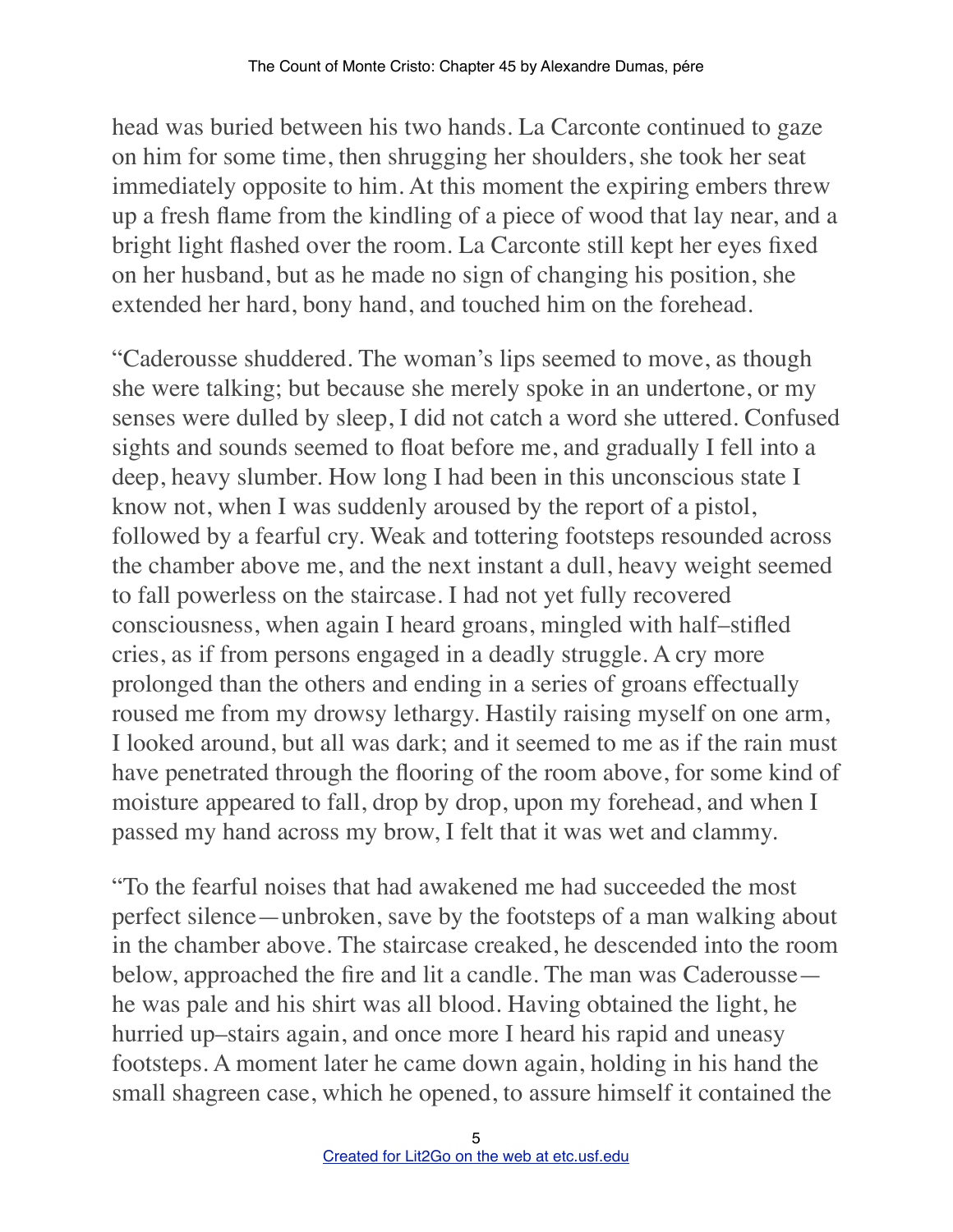diamond,—seemed to hesitate as to which pocket he should put it in, then, as if dissatisfied with the security of either pocket, he deposited it in his red handkerchief, which he carefully rolled round his head. After this he took from his cupboard the bank–notes and gold he had put there, thrust the one into the pocket of his trousers, and the other into that of his waistcoat, hastily tied up a small bundle of linen, and rushing towards the door, disappeared in the darkness of the night.

"Then all became clear and manifest to me, and I reproached myself with what had happened, as though I myself had done the guilty deed. I fancied that I still heard faint moans, and imagining that the unfortunate jeweller might not be quite dead, I determined to go to his relief, by way of atoning in some slight degree, not for the crime I had committed, but for that which I had not endeavored to prevent. For this purpose I applied all the strength I possessed to force an entrance from the cramped spot in which I lay to the adjoining room. The poorly fastened boards which alone divided me from it yielded to my efforts, and I found myself in the house. Hastily snatching up the lighted candle, I hurried to the staircase; about midway a body was lying quite across the stairs. It was that of La Carconte. The pistol I had heard had doubtless been fired at her. The shot had frightfully lacerated her throat, leaving two gaping wounds from which, as well as the mouth, the blood was pouring in floods. She was stone dead. I strode past her, and ascended to the sleeping chamber, which presented an appearance of the wildest disorder. The furniture had been knocked over in the deadly struggle that had taken place there, and the sheets, to which the unfortunate jeweller had doubtless clung, were dragged across the room. The murdered man lay on the floor, his head leaning against the wall, and about him was a pool of blood which poured forth from three large wounds in his breast; there was a fourth gash, in which a long table knife was plunged up to the handle.

"I stumbled over some object; I stooped to examine—it was the second pistol, which had not gone off, probably from the powder being wet. I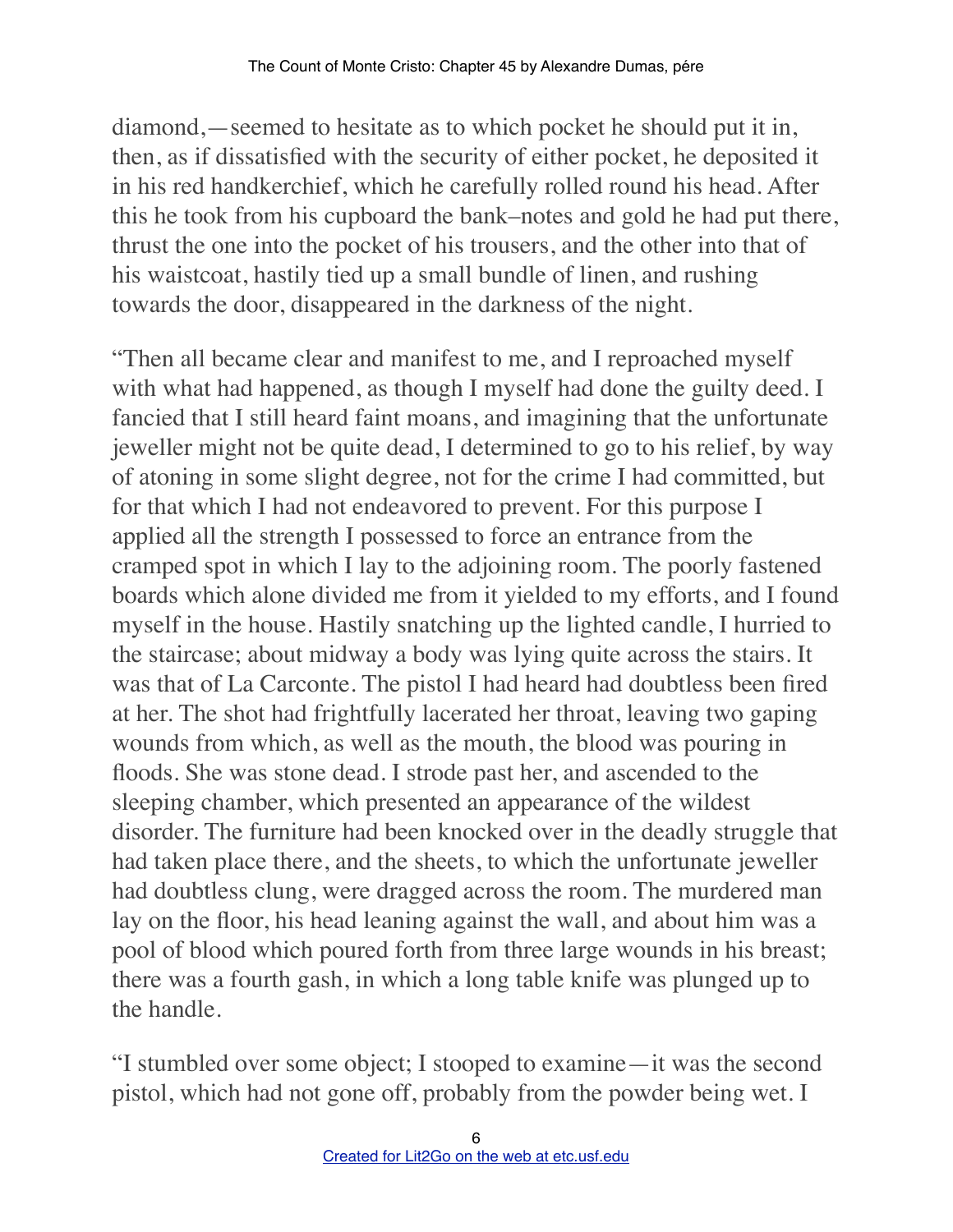approached the jeweller, who was not quite dead, and at the sound of my footsteps and the creaking of the floor, he opened his eyes, fixed them on me with an anxious and inquiring gaze, moved his lips as though trying to speak, then, overcome by the effort, fell back and expired. This appalling sight almost bereft me of my senses, and finding that I could no longer be of service to any one in the house, my only desire was to fly. I rushed towards the staircase, clutching my hair, and uttering a groan of horror. Upon reaching the room below, I found five or six custom–house officers, and two or three gendarmes—all heavily armed. They threw themselves upon me. I made no resistance; I was no longer master of my senses. When I strove to speak, a few inarticulate sounds alone escaped my lips.

"As I noticed the significant manner in which the whole party pointed to my blood–stained garments, I involuntarily surveyed myself, and then I discovered that the thick warm drops that had so bedewed me as I lay beneath the staircase must have been the blood of La Carconte. I pointed to the spot where I had concealed myself. 'What does he mean?' asked a gendarme. One of the officers went to the place I directed. 'He means,' replied the man upon his return, 'that he got in that way;' and he showed the hole I had made when I broke through.

"Then I saw that they took me for the assassin. I recovered force and energy enough to free myself from the hands of those who held me, while I managed to stammer forth—'I did not do it! Indeed, indeed I did not!' A couple of gendarmes held the muzzles of their carbines against my breast.—'Stir but a step,' said they, 'and you are a dead man.'—'Why should you threaten me with death,' cried I, 'when I have already declared my innocence?'—'Tush, tush,' cried the men; 'keep your innocent stories to tell to the judge at Nimes. Meanwhile, come along with us; and the best advice we can give you is to do so unresistingly.' Alas, resistance was far from my thoughts. I was utterly overpowered by surprise and terror; and without a word I suffered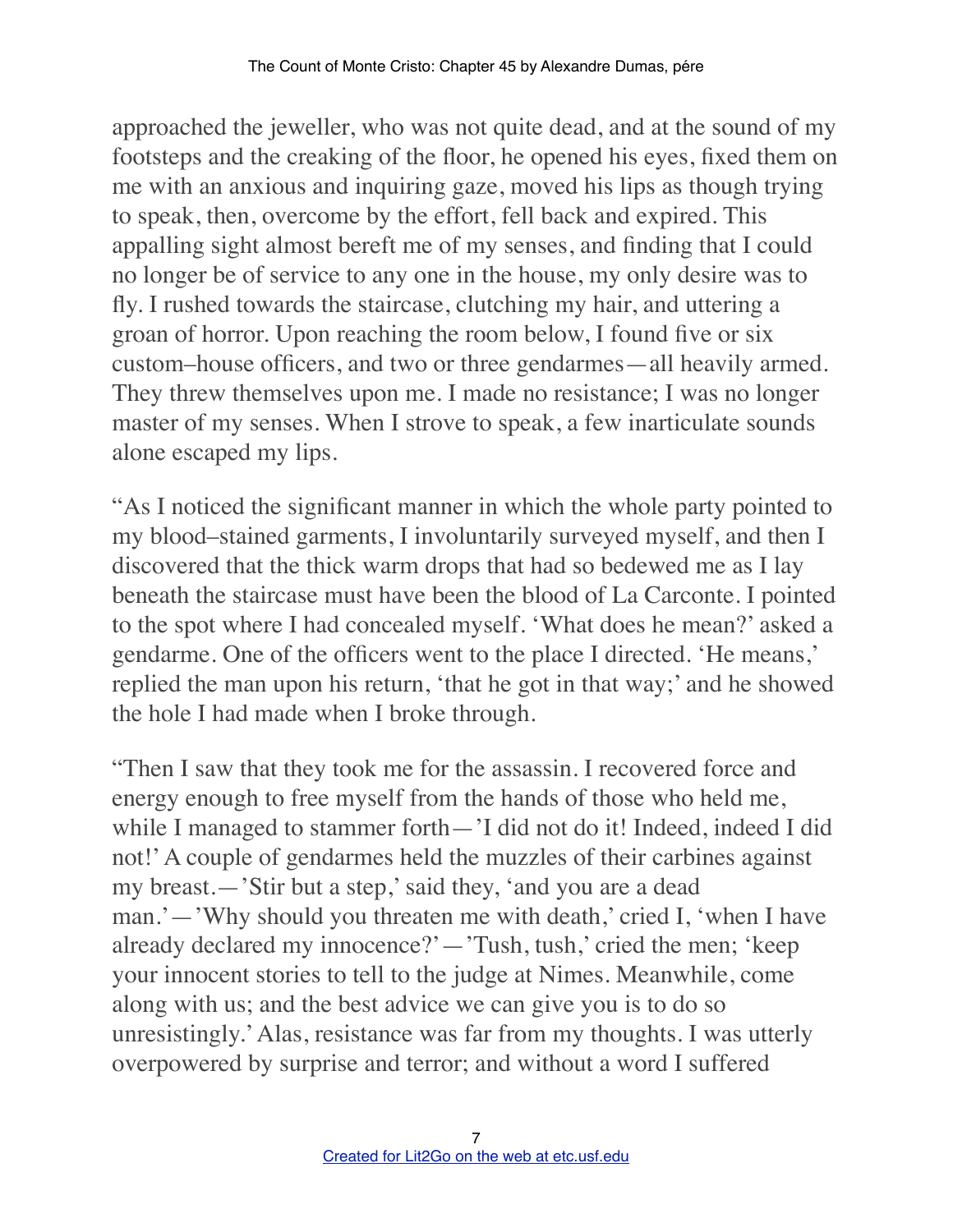myself to be handcuffed and tied to a horse's tail, and thus they took me to Nimes.

"I had been tracked by a customs–officer, who had lost sight of me near the tavern; feeling certain that I intended to pass the night there, he had returned to summon his comrades, who just arrived in time to hear the report of the pistol, and to take me in the midst of such circumstantial proofs of my guilt as rendered all hopes of proving my innocence utterly futile. One only chance was left me, that of beseeching the magistrate before whom I was taken to cause every inquiry to be made for the Abbe Busoni, who had stopped at the inn of the Pont du Gard on that morning. If Caderousse had invented the story relative to the diamond, and there existed no such person as the Abbe Busoni, then, indeed, I was lost past redemption, or, at least, my life hung upon the feeble chance of Caderousse himself being apprehended and confessing the whole truth. Two months passed away in hopeless expectation on my part, while I must do the magistrate the justice to say that he used every means to obtain information of the person I declared could exculpate me if he would. Caderousse still evaded all pursuit, and I had resigned myself to what seemed my inevitable fate. My trial was to come on at the approaching assizes; when, on the 8th of September—that is to say, precisely three months and five days after the events which had perilled my life—the Abbe Busoni, whom I never ventured to believe I should see, presented himself at the prison doors, saying he understood one of the prisoners wished to speak to him; he added, that having learned at Marseilles the particulars of my imprisonment, he hastened to comply with my desire. You may easily imagine with what eagerness I welcomed him, and how minutely I related the whole of what I had seen and heard. I felt some degree of nervousness as I entered upon the history of the diamond, but, to my inexpressible astonishment, he confirmed it in every particular, and to my equal surprise, he seemed to place entire belief in all I said. And then it was that, won by his mild charity, seeing that he was acquainted with all the habits and customs of my own country, and considering also that pardon for the only crime of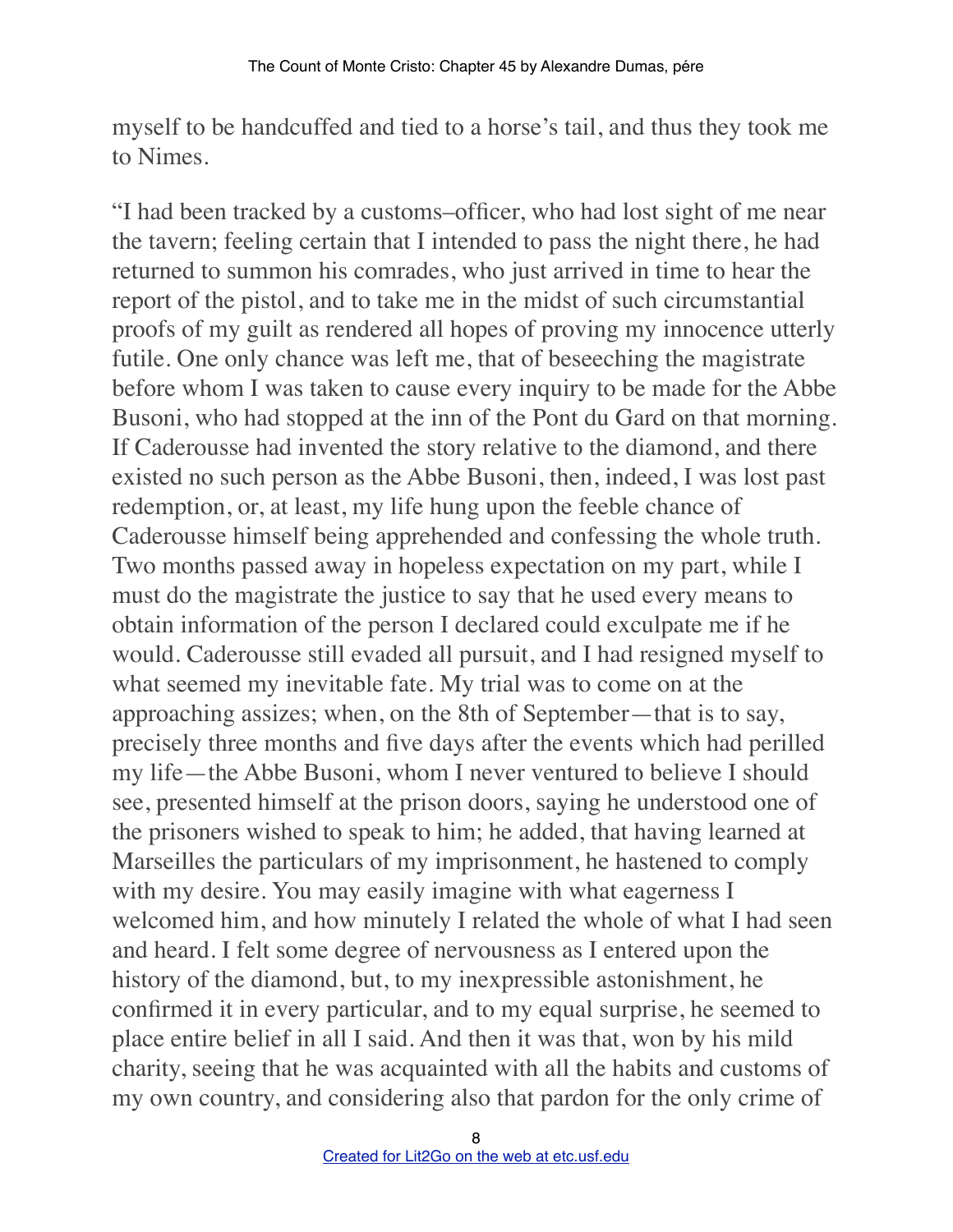which I was really guilty might come with a double power from lips so benevolent and kind, I besought him to receive my confession, under the seal of which I recounted the Auteuil affair in all its details, as well as every other transaction of my life. That which I had done by the impulse of my best feelings produced the same effect as though it had been the result of calculation. My voluntary confession of the assassination at Auteuil proved to him that I had not committed that of which I stood accused. When he quitted me, he bade me be of good courage, and to rely upon his doing all in his power to convince my judges of my innocence.

"I had speedy proofs that the excellent abbe was engaged in my behalf, for the rigors of my imprisonment were alleviated by many trifling though acceptable indulgences, and I was told that my trial was to be postponed to the assizes following those now being held. In the interim it pleased providence to cause the apprehension of Caderousse, who was discovered in some distant country, and brought back to France, where he made a full confession, refusing to make the fact of his wife's having suggested and arranged the murder any excuse for his own guilt. The wretched man was sentenced to the galleys for life, and I was immediately set at liberty."

"And then it was, I presume," said Monte Cristo "that you came to me as the bearer of a letter from the Abbe Busoni?"

"It was, your excellency; the benevolent abbe took an evident interest in all that concerned me.

"'Your mode of life as a smuggler,' said he to me one day, 'will be the ruin of you; if you get out, don't take it up again.'—'But how,' inquired I, 'am I to maintain myself and my poor sister?'

"'A person, whose confessor I am,' replied he, 'and who entertains a high regard for me, applied to me a short time since to procure him a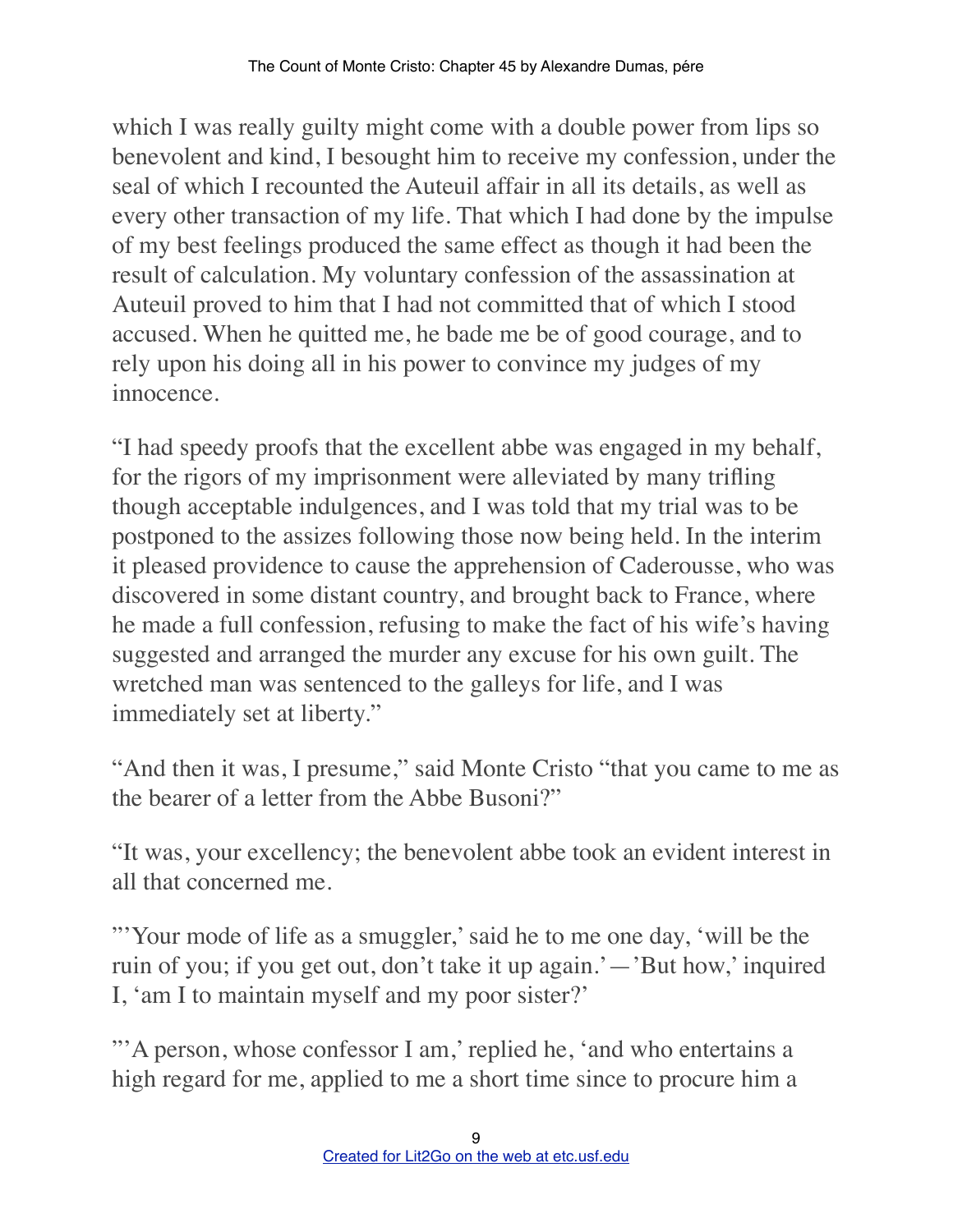confidential servant. Would you like such a post? If so, I will give you a letter of introduction to him.'—'Oh, father,' I exclaimed, 'you are very good.'

"'But you must swear solemnly that I shall never have reason to repent my recommendation.' I extended my hand, and was about to pledge myself by any promise he would dictate, but he stopped me. 'It is unnecessary for you to bind yourself by any vow,' said he; 'I know and admire the Corsican nature too well to fear you. Here, take this,' continued he, after rapidly writing the few lines I brought to your excellency, and upon receipt of which you deigned to receive me into your service, and proudly I ask whether your excellency has ever had cause to repent having done so?"

"No," replied the count; "I take pleasure in saying that you have served me faithfully, Bertuccio; but you might have shown more confidence in me."

"I, your excellency?"

"Yes; you. How comes it, that having both a sister and an adopted son, you have never spoken to me of either?"

"Alas, I have still to recount the most distressing period of my life. Anxious as you may suppose I was to behold and comfort my dear sister, I lost no time in hastening to Corsica, but when I arrived at Rogliano I found a house of mourning, the consequences of a scene so horrible that the neighbors remember and speak of it to this day. Acting by my advice, my poor sister had refused to comply with the unreasonable demands of Benedetto, who was continually tormenting her for money, as long as he believed there was a sou left in her possession. One morning that he had demanded money, threatening her with the severest consequences if she did not supply him with what he desired, he disappeared and remained away all day, leaving the kind–hearted Assunta, who loved him as if he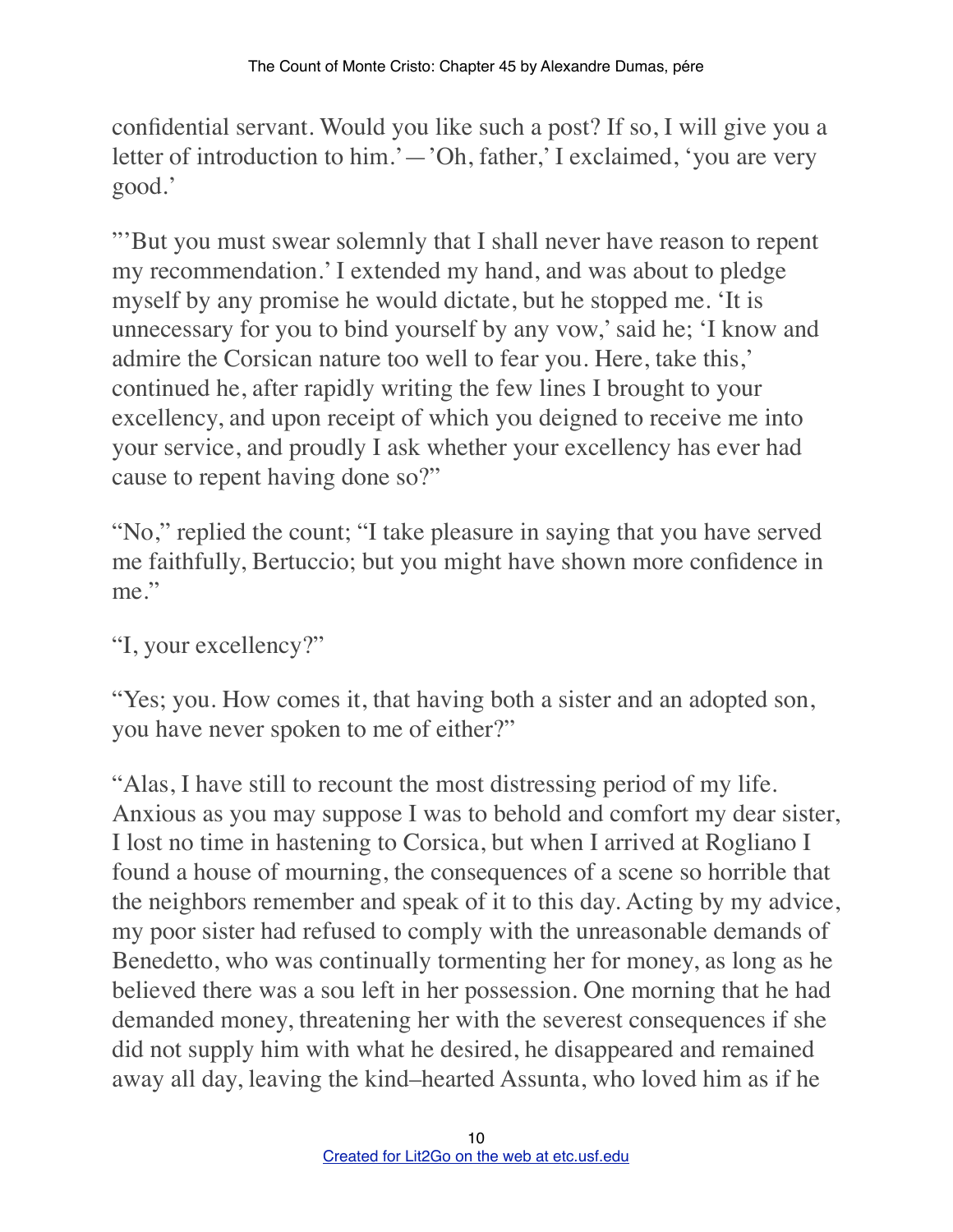were her own child, to weep over his conduct and bewail his absence. Evening came, and still, with all the patient solicitude of a mother, she watched for his return.

"As the eleventh hour struck, he entered with a swaggering air, attended by two of the most dissolute and reckless of his boon companions. She stretched out her arms to him, but they seized hold of her, and one of the three—none other than the accursed Benedetto exclaimed,—'Put her to torture and she'll soon tell us where her money is.'

"It unfortunately happened that our neighbor, Vasilio, was at Bastia, leaving no person in his house but his wife; no human creature beside could hear or see anything that took place within our dwelling. Two held poor Assunta, who, unable to conceive that any harm was intended to her, smiled in the face of those who were soon to become her executioners. The third proceeded to barricade the doors and windows, then returned, and the three united in stifling the cries of terror incited by the sight of these preparations, and then dragged Assunta feet foremost towards the brazier, expecting to wring from her an avowal of where her supposed treasure was secreted. In the struggle her clothes caught fire, and they were obliged to let go their hold in order to preserve themselves from sharing the same fate. Covered with flames, Assunta rushed wildly to the door, but it was fastened; she flew to the windows, but they were also secured; then the neighbors heard frightful shrieks; it was Assunta calling for help. The cries died away in groans, and next morning, as soon as Vasilio's wife could muster up courage to venture abroad, she caused the door of our dwelling to be opened by the public authorities, when Assunta, although dreadfully burnt, was found still breathing; every drawer and closet in the house had been forced open, and the money stolen. Benedetto never again appeared at Rogliano, neither have I since that day either seen or heard anything concerning him.

"It was subsequently to these dreadful events that I waited on your excellency, to whom it would have been folly to have mentioned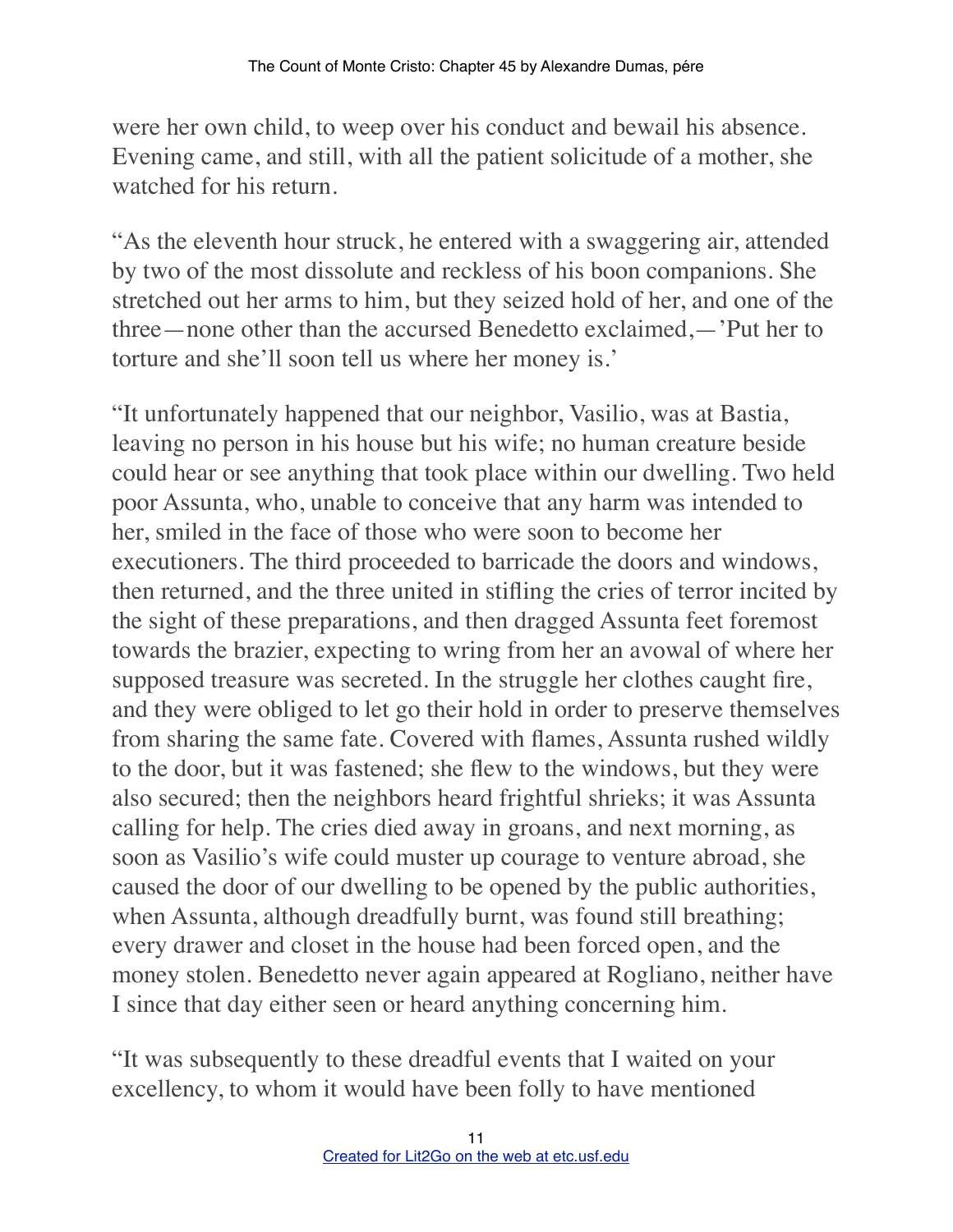Benedetto, since all trace of him seemed entirely lost; or of my sister, since she was dead."

"And in what light did you view the occurrence?" inquired Monte Cristo.

"As a punishment for the crime I had committed," answered Bertuccio. "Oh, those Villeforts are an accursed race!"

"Truly they are," murmured the count in a lugubrious tone.

"And now," resumed Bertuccio, "your excellency may, perhaps, be able to comprehend that this place, which I revisit for the first time—this garden, the actual scene of my crime—must have given rise to reflections of no very agreeable nature, and produced that gloom and depression of spirits which excited the notice of your excellency, who was pleased to express a desire to know the cause. At this instant a shudder passes over me as I reflect that possibly I am now standing on the very grave in which lies M. de Villefort, by whose hand the ground was dug to receive the corpse of his child."

"Everything is possible," said Monte Cristo, rising from the bench on which he had been sitting; "even," he added in an inaudible voice, "even" that the procureur be not dead. The Abbe Busoni did right to send you to me," he went on in his ordinary tone, "and you have done well in relating to me the whole of your history, as it will prevent my forming any erroneous opinions concerning you in future. As for that Benedetto, who so grossly belied his name, have you never made any effort to trace out whither he has gone, or what has become of him?"

"No; far from wishing to learn whither he has betaken himself, I should shun the possibility of meeting him as I would a wild beast. Thank God, I have never heard his name mentioned by any person, and I hope and believe he is dead."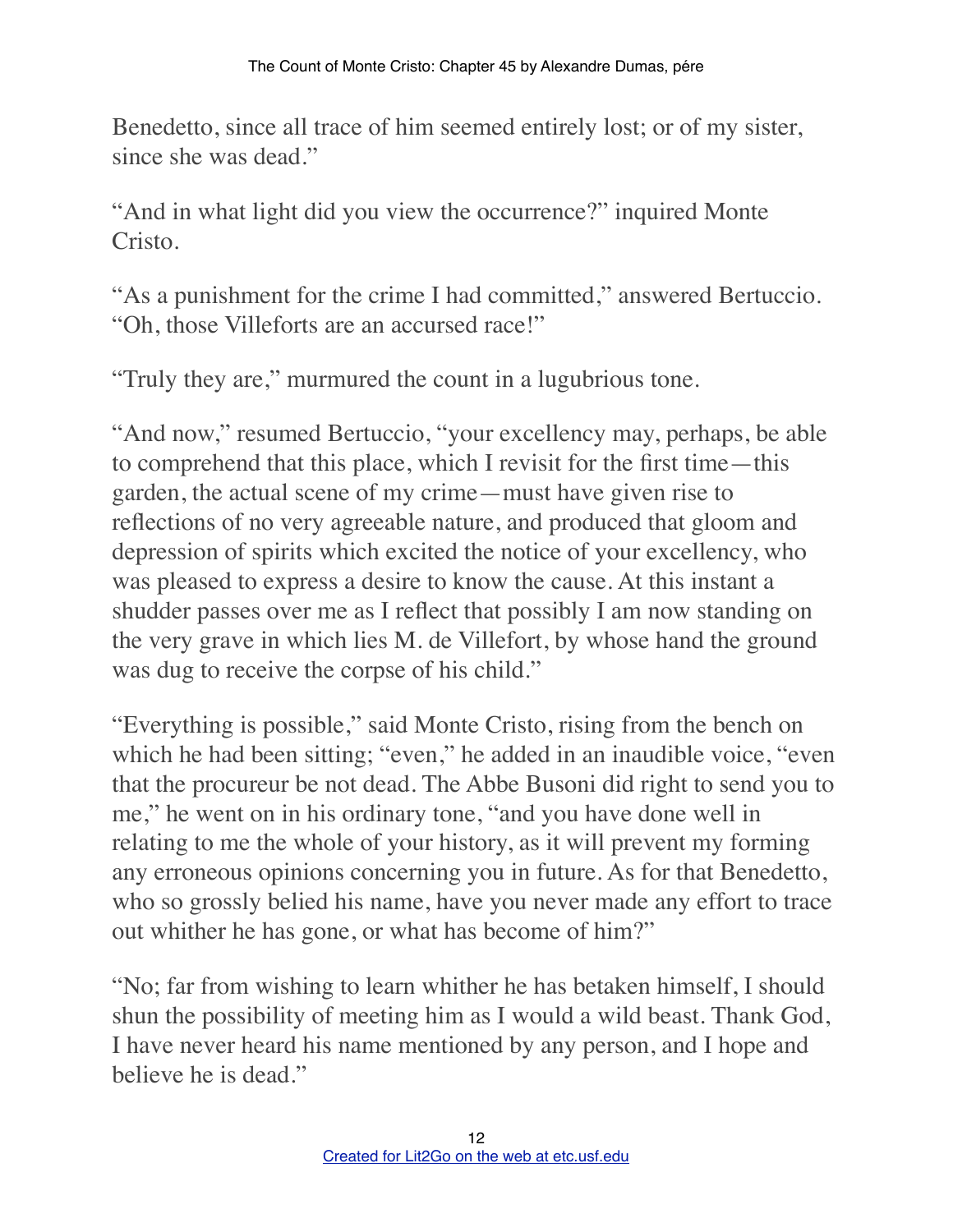"Do not think so, Bertuccio," replied the count; "for the wicked are not so easily disposed of, for God seems to have them under his special watch–care to make of them instruments of his vengeance."

"So be it," responded Bertuccio, "all I ask of heaven is that I may never see him again. And now, your excellency," he added, bowing his head, "you know everything—you are my judge on earth, as the Almighty is in heaven; have you for me no words of consolation?"

"My good friend, I can only repeat the words addressed to you by the Abbe Busoni. Villefort merited punishment for what he had done to you, and, perhaps, to others. Benedetto, if still living, will become the instrument of divine retribution in some way or other, and then be duly punished in his turn. As far as you yourself are concerned, I see but one point in which you are really guilty. Ask yourself, wherefore, after rescuing the infant from its living grave, you did not restore it to its mother? There was the crime, Bertuccio—that was where you became really culpable."

"True, excellency, that was the crime, the real crime, for in that I acted like a coward. My first duty, directly I had succeeded in recalling the babe to life, was to restore it to its mother; but, in order to do so, I must have made close and careful inquiry, which would, in all probability, have led to my own apprehension; and I clung to life, partly on my sister's account, and partly from that feeling of pride inborn in our hearts of desiring to come off untouched and victorious in the execution of our vengeance. Perhaps, too, the natural and instinctive love of life made me wish to avoid endangering my own. And then, again, I am not as brave and courageous as was my poor brother." Bertuccio hid his face in his hands as he uttered these words, while Monte Cristo fixed on him a look of inscrutable meaning. After a brief silence, rendered still more solemn by the time and place, the count said, in a tone of melancholy wholly unlike his usual manner, "In order to bring this conversation to a fitting termination (the last we shall ever hold upon this subject), I will repeat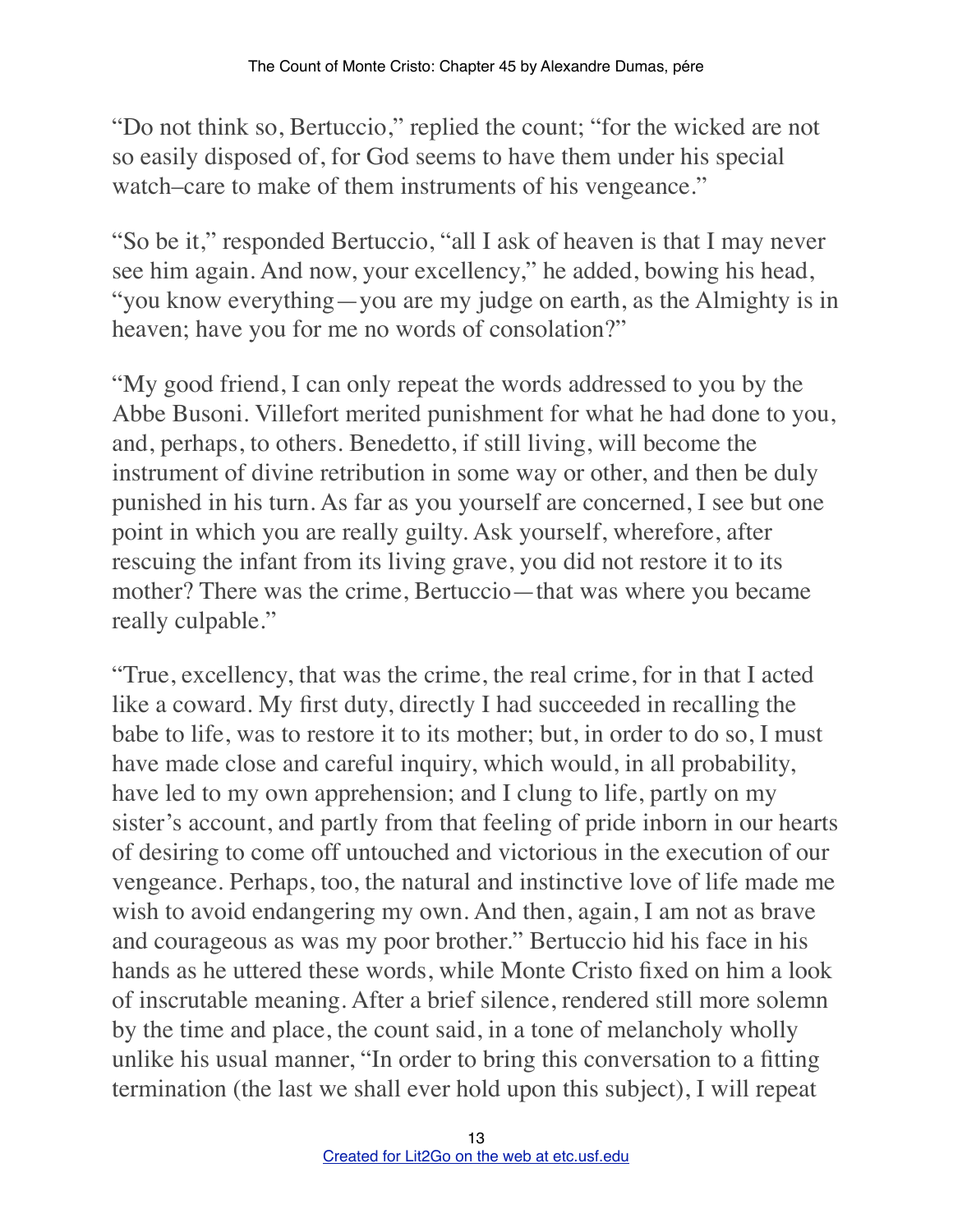to you some words I have heard from the lips of the Abbe Busoni. For all evils there are two remedies—time and silence. And now leave me, Monsieur Bertuccio, to walk alone here in the garden. The very circumstances which inflict on you, as a principal in the tragic scene enacted here, such painful emotions, are to me, on the contrary, a source of something like contentment, and serve but to enhance the value of this dwelling in my estimation. The chief beauty of trees consists in the deep shadow of their umbrageous boughs, while fancy pictures a moving multitude of shapes and forms flitting and passing beneath that shade. Here I have a garden laid out in such a way as to afford the fullest scope for the imagination, and furnished with thickly grown trees, beneath whose leafy screen a visionary like myself may conjure up phantoms at will. This to me, who expected but to find a blank enclosure surrounded by a straight wall, is, I assure you, a most agreeable surprise. I have no fear of ghosts, and I have never heard it said that so much harm had been done by the dead during six thousand years as is wrought by the living in a single day. Retire within, Bertuccio, and tranquillize your mind. Should your confessor be less indulgent to you in your dying moments than you found the Abbe Busoni, send for me, if I am still on earth, and I will soothe your ears with words that shall effectually calm and soothe your parting soul ere it goes forth to traverse the ocean called eternity."

Bertuccio bowed respectfully, and turned away, sighing heavily. Monte Cristo, left alone, took three or four steps onwards, and murmured, "Here, beneath this plane–tree, must have been where the infant's grave was dug. There is the little door opening into the garden. At this corner is the private staircase communicating with the sleeping apartment. There will be no necessity for me to make a note of these particulars, for there, before my eyes, beneath my feet, all around me, I have the plan sketched with all the living reality of truth." After making the tour of the garden a second time, the count re–entered his carriage, while Bertuccio, who perceived the thoughtful expression of his master's features, took his seat beside the driver without uttering a word. The carriage proceeded rapidly towards Paris.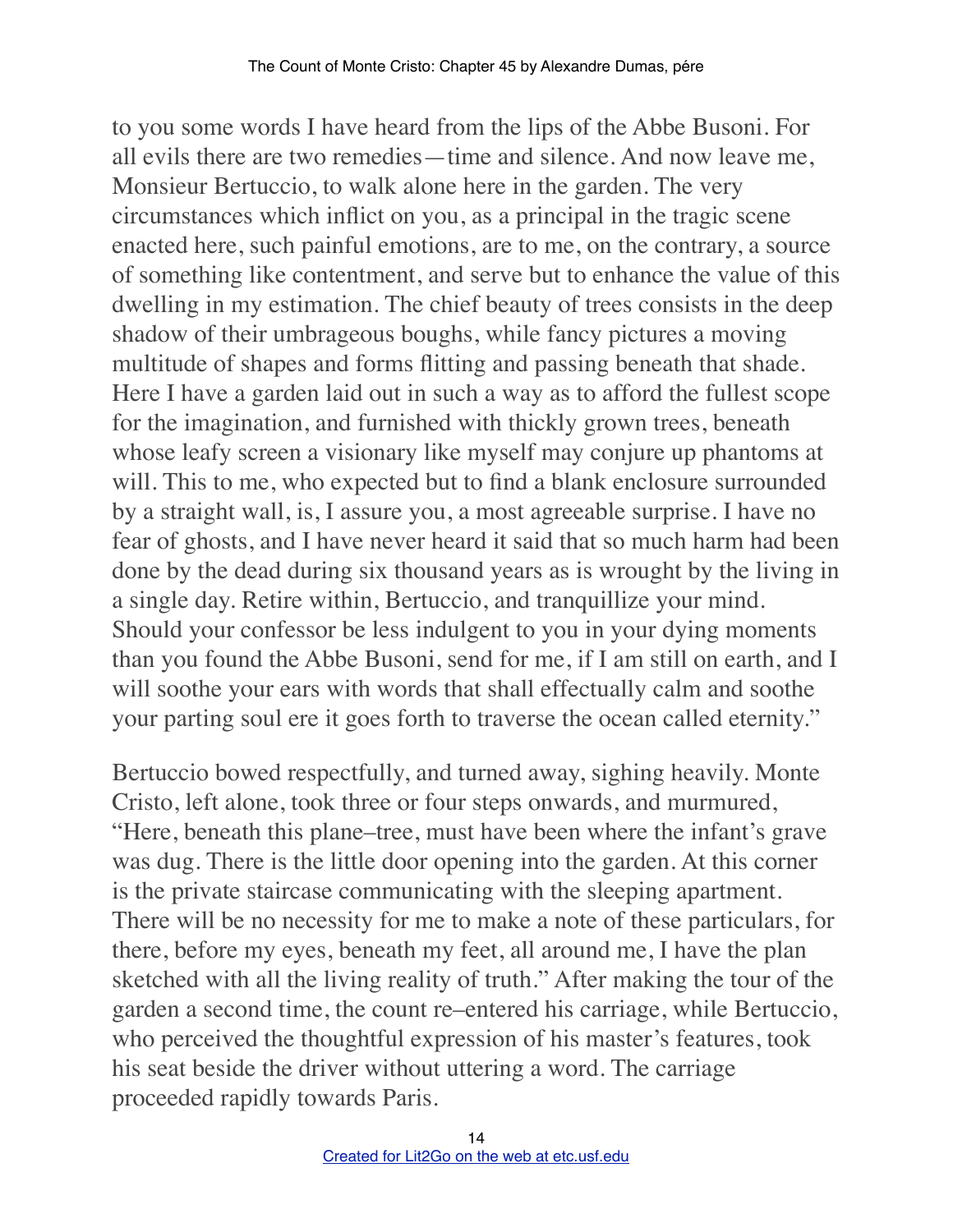That same evening, upon reaching his abode in the Champs Elysees, the Count of Monte Cristo went over the whole building with the air of one long acquainted with each nook or corner. Nor, although preceding the party, did he once mistake one door for another, or commit the smallest error when choosing any particular corridor or staircase to conduct him to a place or suite of rooms he desired to visit. Ali was his principal attendant during this nocturnal survey. Having given various orders to Bertuccio relative to the improvements and alterations he desired to make in the house, the Count, drawing out his watch, said to the attentive Nubian, "It is half–past eleven o'clock; Haidee will soon be here. Have the French attendants been summoned to await her coming?" Ali extended his hands towards the apartments destined for the fair Greek, which were so effectually concealed by means of a tapestried entrance, that it would have puzzled the most curious to have divined their existence. Ali, having pointed to the apartments, held up three fingers of his right hand, and then, placing it beneath his head, shut his eyes, and feigned to sleep. "I understand," said Monte Cristo, well acquainted with Ali's pantomime; "you mean to tell me that three female attendants await their new mistress in her sleeping–chamber." Ali, with considerable animation, made a sign in the affirmative.

"Madame will be tired to–night," continued Monte Cristo, "and will, no doubt, wish to rest. Desire the French attendants not to weary her with questions, but merely to pay their respectful duty and retire. You will also see that the Greek servants hold no communication with those of this country." He bowed. Just at that moment voices were heard hailing the concierge. The gate opened, a carriage rolled down the avenue, and stopped at the steps. The count hastily descended, presented himself at the already opened carriage door, and held out his hand to a young woman, completely enveloped in a green silk mantle heavily embroidered with gold. She raised the hand extended towards her to her lips, and kissed it with a mixture of love and respect. Some few words passed between them in that sonorous language in which Homer makes his gods converse. The young woman spoke with an expression of deep